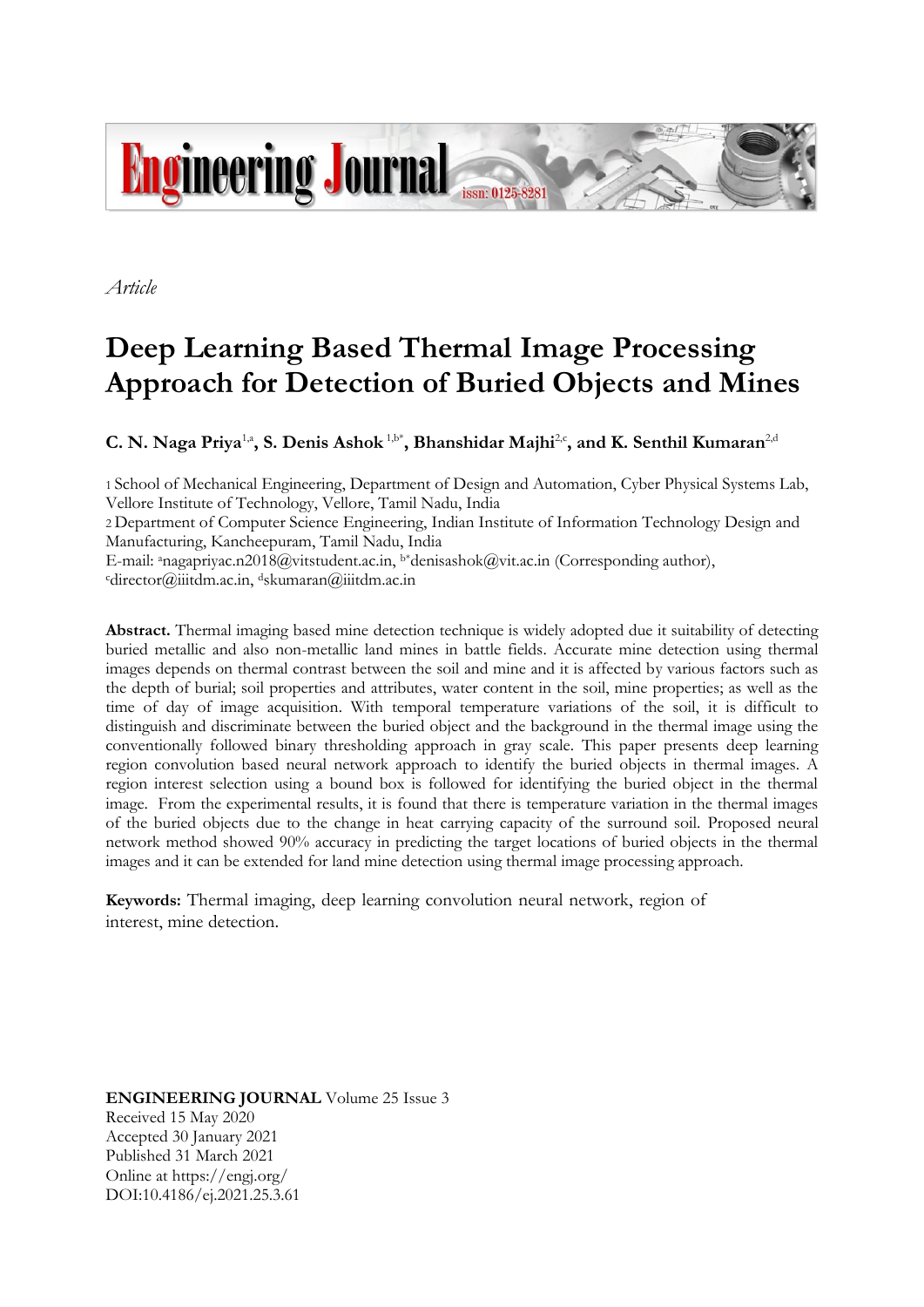## **1. Introduction**

In recent years, thermal infrared imaging technique is widely adopted due its advantages of detecting shallowly buried metallic landmines and also non-metallic mines [1]. The presence of a buried land mine is identified based on the difference of thermal characteristics between buried objects and the surrounding soil as the buried mine affects the heat conduction inside the soil and it leads to temperature difference between the buried object and soil. [2]. This temperature contrast is measured using a thermographic camera, which detect radiation in the infrared range of the electromagnetic spectrum and displayed as a pseudo colour in thermal images [3]. However, the mine detection in thermal images is challenging due to the temporal behaviour of the soil temperature distribution during day time and night time along with the presence of other buried objects [4]. Considering the complexity in object detection in thermal images, there is a need for developing suitable image processing based decision making tools for accurate detection of land mines.

Various researchers have proposed different methods for improving detection of buried mines in thermal infrared images. Infra-red thermal images can work with passive (natural) or active (human made) heat sources. However, it is affected by weather conditions and humidity of the soil [5]. As the thermal differences between the bare soil and the soil surface above buried mines are quite small, a circularly symmetric spatial filter is applied to amplify these differences [6]. Visibility of buried targets using Infra-red and Charge coupled camera is found to be difficult during sun rise and sun set [7]. Ederra proposed mathematical morphology tools for denoising and segmentation of individual images [8]. As the raw sensor image from thermography can hardly give satisfactory information due to sun light radiation interference, soil conditions, humidity etc, elaborate processing steps of infra-red thermography, including data acquisition, data preprocessing, anomaly detection, and estimation of thermal and geometric properties of the detected anomalies are explained with relevant techniques [9]. Image processing techniques such as Karhunen-Loève Transformation (KLT), Kittler and Young Transformation were applied to reduce the size of the data and the computation time in thermal imaging based mine detections systems [10]. KLT and watershed segmentation were proposed by Ajlouni and Sheta for landmine detection applications [11]. A spectral differencing concept and a detection algorithm based on pattern recognition principles were developed by Sendurd and Baertlein [12]. Dynamic scene behavior due to time varying and cooling of solar illumination during land mine detections and its effect on images are analysed using image processing tools [13]. A finite-difference based 3-D thermal model was introduced and validated by Thành for detecting landmines in outdoor minefield data sets [11]. It is found that infra-red thermal images can show the presence of buried objects which can be

detected and isolated by suitable image processing tools. However, target detection requires further processing and reasoning for the recognition of these objects as thermal image contained buried rocks, mane mage objects, metals along with the mine [14].

Classification algorithms such as Support Vector Machine (SVM), Mahalanobis Discriminant Analysis (MDA), and Quadratic Discriminant Analysis (QDA), Knearest neighbour algorithm are applied on processed data for detecting and classifying the most of the buried objects [6]. In order to reduce the false alarm rates, sensor fusion techniques along with the advanced signal and image processing approaches have been developed by researchers for identifying land mines. A geometrical feature-based sensor fusion framework consisting of Infra-red and Ground Penetrating Radar was proposed for the improved detection of land mines [15]. Hyper spectral imaging techniques and image processing tools at different wavelengths of light spectrum are developed for mine detection applications [16]. A surface mine detection technique with an automatic target detection algorithm exploiting spectral and spatial signatures of the mines was developed using video based multi spectral imagery [17]. Autonomous aerial drone based explosivelandmine detection system was designed and developed using software defined Ground Penetrating Radar (GPR) for improving the detection rate of land mines and reduce the false alarm rate [18]. Application of Differential Evolution with SVM and Naïve Bayes machine learning Classifiers for feature selection in image data is presented. [19].

It is found that land mine detection is an active area of research. Various image processing tools are developed by researchers for improving the detection rates and reduce the false alarms of existing thermal imaging techniques as it is affected by the changing illumination of sun light, weather conditions and humidity of the soil during the mine detection. This paper presents deep learning based thermal imaging approach for the detection of buried objects and surface mines.

This paper is organized as follows: Section.2 presents the details on thermal image acquisition for land mine detection and proposed deep learning strategy using Region Convolution Neural Network (RCNN) for buried object detection. Section.3 describes the results and inferences of the proposed methodology. Major conclusions are presented in Section.4.

## **2. Thermal Imaging Approach for Buried Object and Lane Mine Detection**

In this work, a novel thermal imaging approach is proposed for the improved detection of buried land mines in the battlefield using a mobile robotic system carrying a thermal camera. The conceptual model of a mobile robot carrying the thermal imaging camera, electronics on a rugged platform is shown in Fig. 1.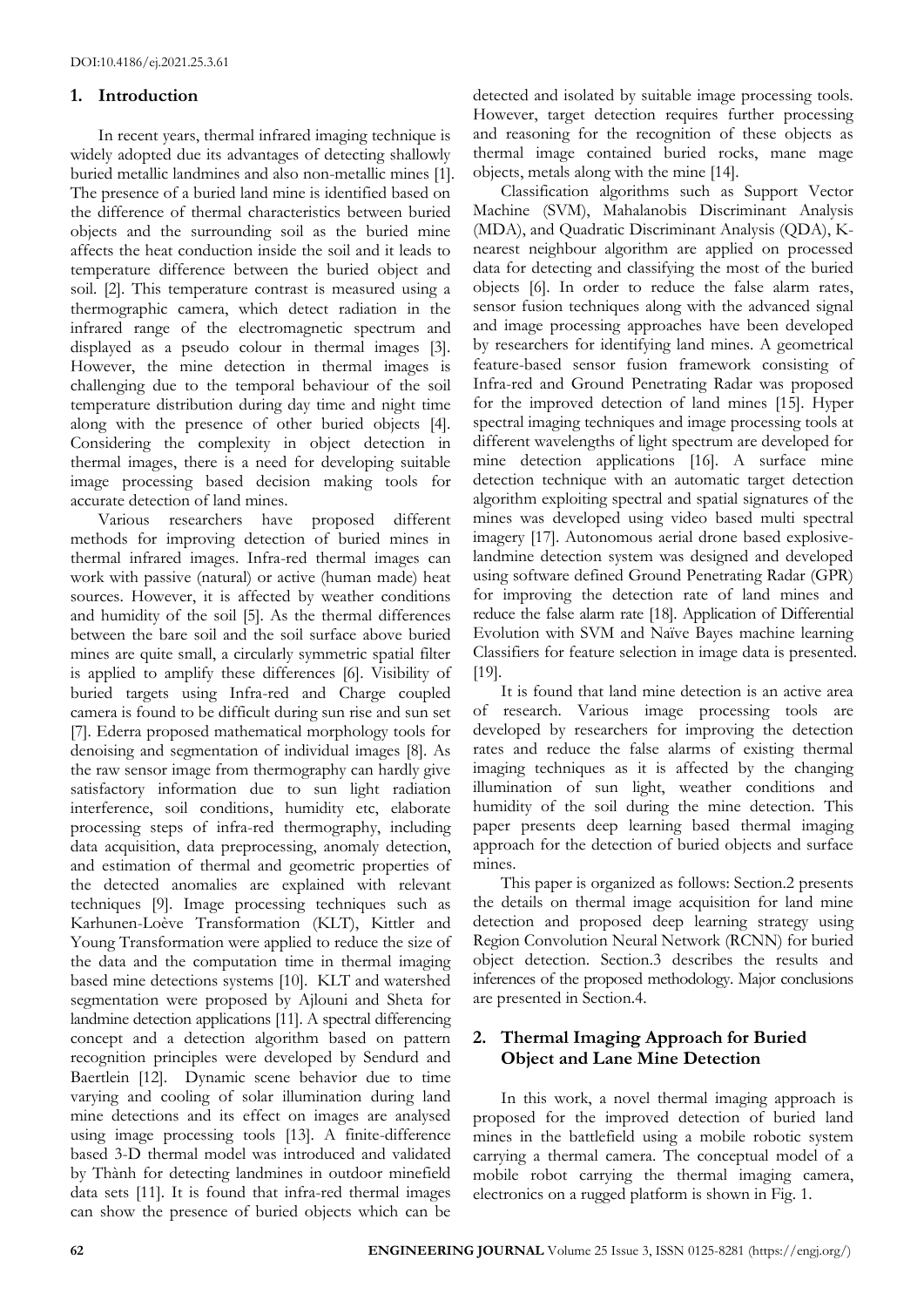

Fig. 1. A land mine detection mobile robot with a forward looking thermal imaging system.

In order to detect the buried object in the soil, temperature values of the specified region and position of the buried object is interpreted using the Histogram of the grey scale image and Co-ordinate position of bounding box (X, Y). In the present work, Region Convolution Neural Network (RCNN) based image processing approached is proposed for the detection of the buried objects, mines in the soil. The frame work for training, testing of RCNN and the steps are shown in Fig. 2.



Fig. 2. Steps involved in the proposed approach.

Proposed technique requires training of neural network using an image data set of buried objects at known location. As a part of the proposed work, a test bed containing buried objects and dummy land mine is prepared as shown in Fig. 3. The steps involved in the training and testing of RCNN is given below:

- Step 1: Thermal image acquisition and Augmentation of collected Images
- Step 2: Gray-scale conversion of thermal image and Thresholding
- Step 3: Selection of region of interest for detection of buried objects using Bounding box
- Step 4: Development of RCNN using labelled data set images for region detection
- Step 5: Training, Testing and validation of RCNN to predict the target location of buried object

The steps involved the proposed method is explained in the sub sequent sections.

#### **2.1. Thermal Image Acquisition and Dataset**

.

In the context of military applications for mine detection, there is no ground truth data available. In present work, a test bed is prepared with buried objects and dummy land mine as shown in Fig. 3(a).



(a) Preparation of test bed



(b) Marking the location of buried object



(c) Thermal image of the test bed

Fig. 3. Development of test bed for thermal image acquisition of buried objects.

At a known location in the test bed, plastic and metal objects are buried at a shallow depth of 2 cm to simulate the surface land mines as shown in Fig. 3(b). A thermal camera (ThermaCAM-T420; FLIR, Wilsonville, OR, USA) is used for acquiring the images of the buried object. It has the spectral range of 7.5 µm to 13 µm in the long wavelength infra-red radiation and it can measure the temperature range of 20º C to 650º C with an accuracy of 2% with thermal sensitivity of 0.05 C. In the present work a large data set containing 1000 thermal images is built with the thermal images of buried object and without buried object. Fig. 3(c) shows the thermal image of the test bed, the color variations indicate the temperature variations of the soil. Here the marked regions show higher temperature in yellow color which is due to the heat carrying capacity of the buried object as compared to the surrounding soil.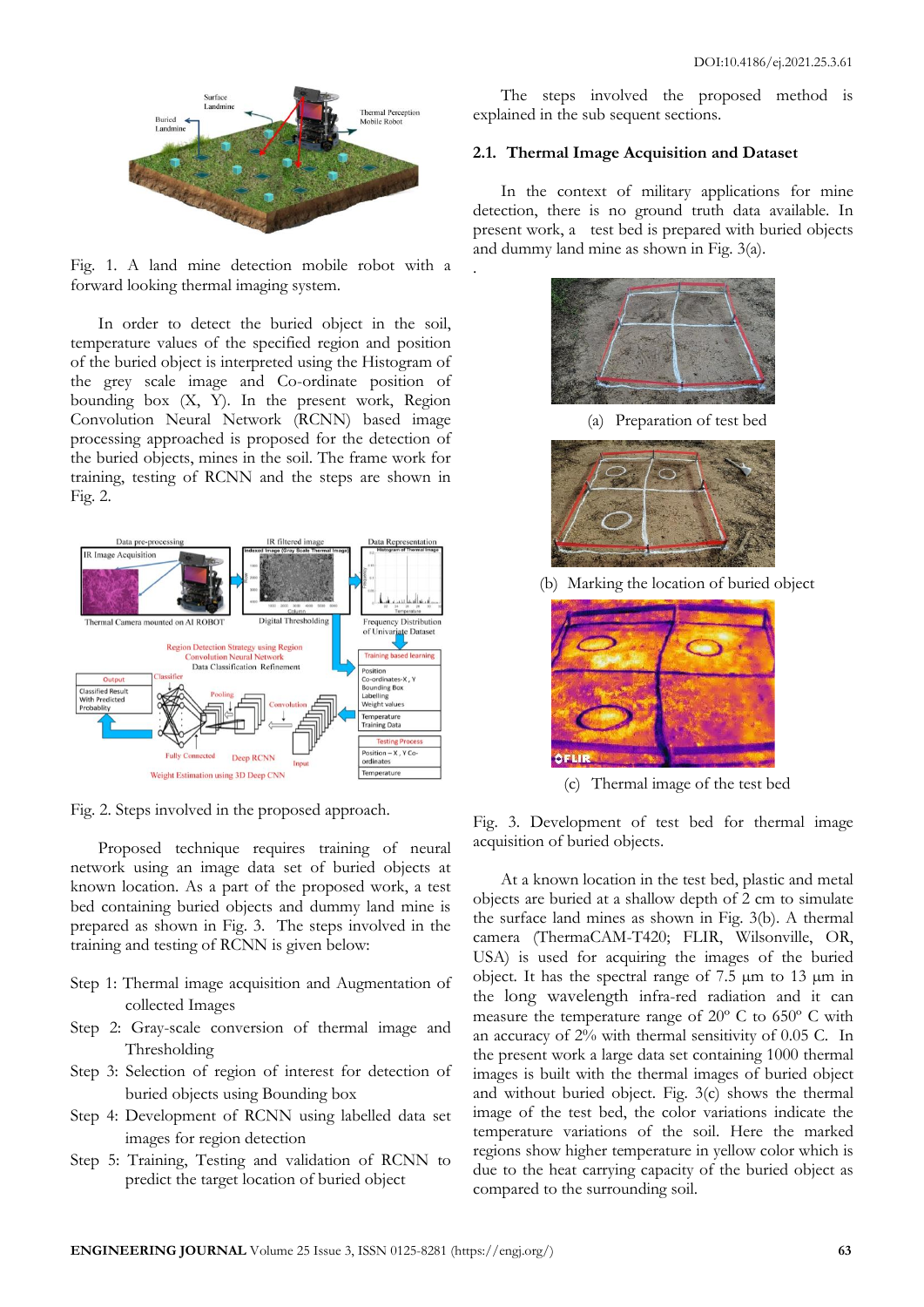

a) Cropped, marked thermal image with buried object b) Gray scale thermal image







(c) Temperature Histogram (d) Bounding box of buried object of different shapes

Fig. 4. Gray Scale Processing of Thermal Images for buried object detection.

## **2.2. Gray Scale Processing and Thresholding of Thermal Images for Buried Object Detection**

For identifying the buried object from the background image, commonly followed gray scale processing based thresholding method is applied to thermal image of the buried object In the binary thresholding approach, threshold (T) is often identified based on the intensity variations in the gray scale image using the histogram. Using the temperature histogram as shown in Fig. 4(c), the maximum, minimum temperature of the region in the thermal image can be identified and the mean temperature value is fixed as the threshold. Based on the given threshold, the pixel values of the thermal image are categorized into two portions as background and foreground to distinguish the buried object.

## **2.3. Selection of Region of Interest Using Bounding Box for Detection of Buried Objects and Land Mines**

Using the developed data set of thermal images containing the buried objects, region of interest is selected using a bounding box in the thresholded image. The target location of the buried object in the image is marked. Figure 3 (e) shows the bounding box for the buried object of different shapes as identified in the image. A labelled data set with buried objects is developed for training the neural work to identify the specified region of the thermal image.

## **2.4. Development and Training RCNN Using Labelled Data Set of Images**

A pre-trained CNN with the standard architecture of Res Net-50 is selected to transform the selected region in the given images into the input dimensions required by the network which uses forward computation to output

the features extracted from the proposed regions. The different shapes of buried objects are converted into different shapes of bounding box as required by Fully Connected (FC) layers. Based on the region of interest, pooling is carried out in the layers of the neural network. Further, this pooling is used by Region Proposal Network (RPN) for developing the feature map in single pass. Based on selective search for the given image which generates 'n' proposed regions, bounding box of regions of interests of different shapes are calculated for the CNN output. The weights are updated and stored during each epoch and updated in separate file. Further, the trained RCNN is used for predicting the regions of interest in the given image. Here the number of epochs and number of training data plays an important role in accurate detection and prediction.

## **3. Results and Discussion**

In the present work, Python computation environment is used for developing Deep Faster Region Convolution Neural Network to search the region of interest in the given image for detecting the buried objects and landmines. The network is trained in Intel Core i5-8265U CPU @1.6GHz 1.8GHz, 8GB RAM, Windows 10 computing system using the labelled data sets of selected regions for several epochs and the pre-trained data set is used for testing, validation. In this section, the results of proposed RCNN are presented for the prediction of bounding box to detect the buried object, mines in the given thermal image.

## **3.1. Training, Testing and Validation of RCNN**

Proposed neural network model is trained using the labelled data set of images with the region of interest bounding box. Here 70% of data set is used for training the neural network and 30 % of the data set is used for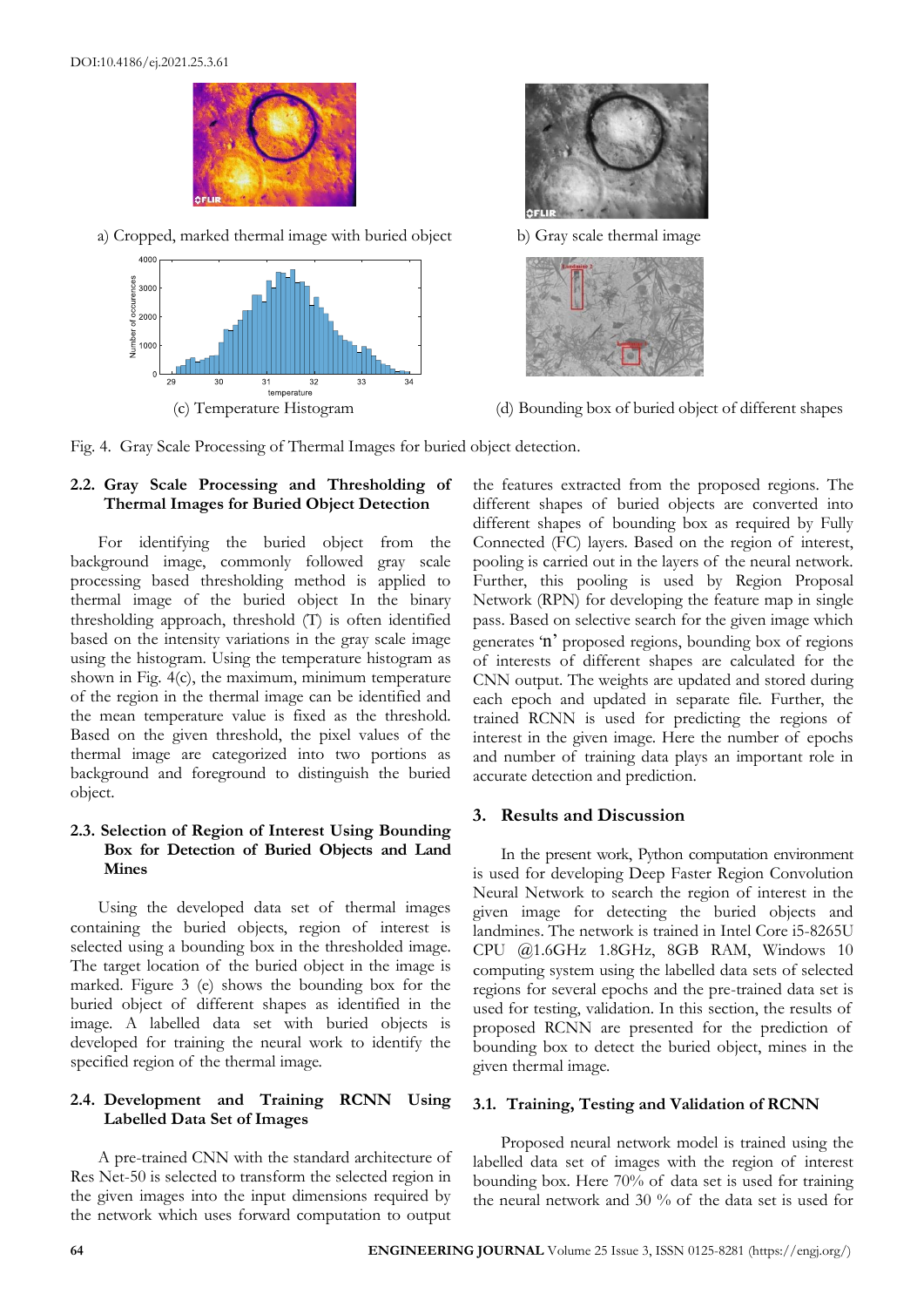optimizing the hyper parameters of the network. The graph for loss function of the neural network for the given number of training data sets is given in Fig. 5. It can be seen that the magnitude of loss function reduces when the number of training samples increase.



Fig. 5. Loss function.



(a) Buried object of square bounding box



(b) Buried object of rectangle bounding box



(c) Predicted bounding box for different shapes of the buried object

Fig. 6. Predicted bounding box for different shapes of the buried objects.

## **3.2. Prediction of Bounding Box for Buried Objects of Different Shapes in the Thermal Images**

Using the trained RCNN, bounding box is predicted to detect the buried object in the given image and the results are given in Fig. 6.

As the proposed RCNN is trained for the buried objects of different shapes as shown in Fig. 4(d), it provides the bounding boxes of different shapes as identified for the given buried object as shown in Fig. 6. The accuracy of detection and classification of different buried objects are found to be 90%. During training of the neural network, the weights of the neurons are updated, by increasing the number of epochs the more accurate predictions can be made for the buried object detection in the thermal images. It is proved that RCNN is capable of distinguishing buried objects of different shapes and size in thermal images. Proposed approach can be suitably implemented for detection of surface land mines using thermal vision assisted mobile robot.

## **4. Conclusions**

This paper presented thermal imaging based Region detection Strategy using Region Convolution Neural Network (RCNN) to identify the buried objects and landmines. A test bed containing different buried objects of different shapes is constructed to collect the thermal images at known locations. Acquired thermal image showed significant temperature variations due to the change in heat carrying capacity of the buried object and the surrounding soil. In order to distinguish the buried object in the thermal image, temperature histogram based thresholding approach is followed in the present work. A region of interest for detection of buried object in the thermal image is achieved using the bounding box. A labelled training data set of thermal images with bounding boxes of different shapes of buried object is developed and used for training the Region Convolution Neural Network (RCNN). From the training, testing and validation of RCNN, it is found that the RCNN is capable of distinguishing buried objects of different shapes in thermal images with an accuracy of 90%. Proposed thermal imaging approach can be adopted for detection of shallowly buried anti-tank mines in the soil.

## **Acknowledgments**

Authors thank Science Engineering Research Board, New Delhi, India for funding the collaborative project under "Teaching Associateship for Research Excellence" (TAR/2018/001123) to develop the mine detection robot at Indian Institute of Information Technology Design and Manufacturing (IIITDM) Kancheepuram Chennai, Tamil Nadu, India and Vellore Institute of Technology, Vellore, Tamil Nadu, India.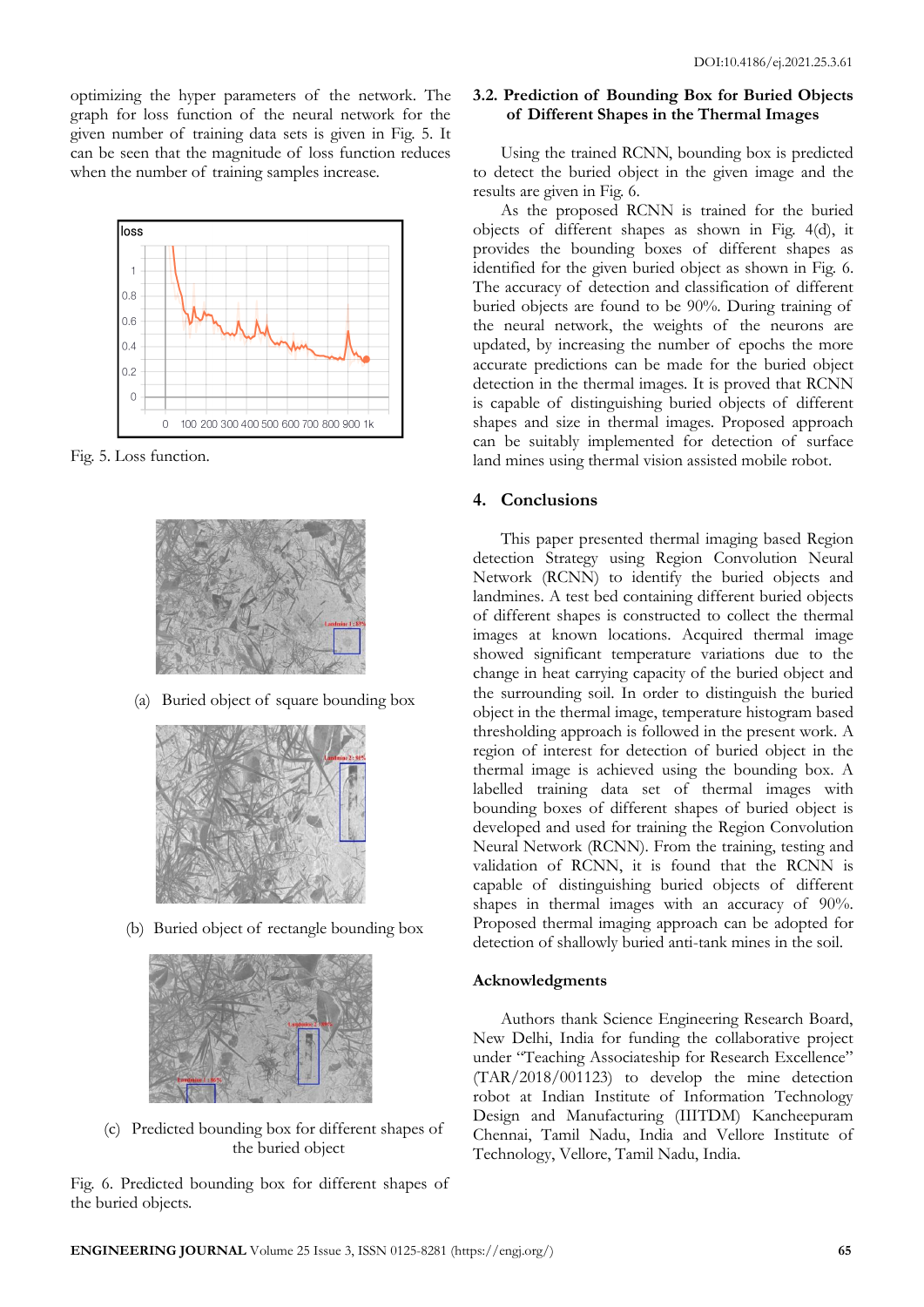### **References**

- [1] R. Bello, "Literature review on landmines and detection methods," *Frontiers in Science*, vol. 3, no. 1, pp. 27-42, 2013.
- [2] H. Kasban, O. Zahran, S. M. Elaraby, and M. El-Kordy, "A comparative study of landmine detection techniques," *Sensing and Imaging: An International Journal*, vol. 11, pp. 89-112, 2010.
- [3] T. Nguyen, D. Hao, P. Lopez, F. Cremer, and H. Sahli, "Thermal infrared identification of buried landmines," in *Proceedings of the SPIE*, 2005, vol. 45794, pp. 198–206.
- [4] J. A. Richards and X. Jia, "The effect of the atmosphere on radiation," in *Remote Sensing Digital Image Analysis: An Introduction*. Canberra: Springer, 2005, p. 28.
- [5] A. Linder, S. Nyberg, S. Sjokvist, and M. Uppsal, "Optical method for detection of mine fields," Swedish Defence Research Agency, Base data report, September, 2004.
- [6] S. Kaya, "Buried and surface mine detection from thermal image time series," Degree of Master of Science in Geodetic and Geographical Information Technologies Department, Middle East Technical University.
- [7] Y. H. L. Janssen, A. N. de Jong, H. Winkel, and F. J. M. van Puten, "Detection of surface laid and buried mines with IR and CCD cameras, an evaluation based on measurements," in *Proceedings of SPIE Detection and Remediation Technologies for Mines and Minelike Targets*, A. C. Dubey, R. L. Barnard, C. J. Lowe, and J. E. McFee, Eds, 1996, vol. 2765, pp. 448–459.
- [8] G. Ederra, "Mathematical morphology techniques applied to anti-personnel mine detection," MS Thesis, Department of Electronics and Information Processing, Vrije Universiteit Brussel. 1999.
- [9] N. T. Thành, D. N. Hào, and H. Sahli, "Infrared thermography for land mine detection," in *Augmented Vision Perception in Infrared—Advances in Pattern Recognition Series*, R. I. Hammoud, Eds. London: Springer, 2009.
- [10] L. Kempen, M. Kaczmarec, H. Sahli, and J. Cornelis, "Dynamic infrared image sequence analysis for anti-personnel mine detection," in *Proc.*

*IEEE Benelux Signal Processing Chapter, Signal Processing Symposium*, 1998, pp. 215–218.

- [11] N. T. Thành, H. Sahli, and D. N. Hào, "Finitedifference methods and validity of a thermal model for landmine detection with soil property estimation," *IEEE Transactions on Geoscience and Remote Sensing*, vol. 45, no. 3, pp. 656-674, 2007.
- [12] A. Ajlouni and A. Sheta, "Landmind detection with IR sensors using Karhunen Loeve transformation and watershed segmentation," in *The 5th IEEE International Multi-Conference on Systems, Signals and Devices*, 2008, pp. 1-6.
- [13] I. K. Sendur and B. A. Baertlein, "Numerical simulation of thermal signatures of buried mines over a diurnal cycle," in *SPIE 4038, Detection and Remediation Technologies for Mines and Mine like Targets V*, 2000.
- [14] J. K. Paik, C. P. Lee, and M. A. Abidi, "Image processing-based mine detection techniques using multiple sensors: A review," *Subsurface Sensing Technologies and Applications: An International Journal,* vol. 3, no. 3, pp. 153-202, July 2002.
- [15] B. Nath and A. Bhuiyan, "A sensor fusion model for the detection and classification of anti-personnel mines," *International Journal of Innovative Computing and Applications*, vol. 2, no. 1, pp. 45-59, 2009.
- [16] I. Makki, R. Younes, C. Francis, T. Bianchi, and M. Zucchetti, "A survey of landmine detection using hyper spectral imaging," *ISPRS Journal of Photogrammetry and Remote Sensing*, vol. 124, pp. 40-53. 2017.
- [17] Q. A. Holmes, C. R. Schwartz, J. H. Seldin, J. A. Wright, and L. J. Witter, "Adaptive multispectral CFAR detection of land mines," in *Proceedings of SPIE*, 1995, vol. 2496, pp. 421-432.
- [18] J. Colorado, M. Perez, I. Mondragon, D. Mendez, C. Parra, C. Devia, J. Martinez-Moritz and L. Neira, "An integrated aerial system for landmine detection: SDR-based Ground Penetrating Radar on board an autonomous drone," *Advance Robotics*, vol. 31, no. 15, pp. 791-808, 2017.
- [19] A. Dixit, A. Mani, and R. Bansal, "Feature selection for text and image data using differential evolution with SVM and naïve Bayes classifiers," *Eng. J.*, vol. 24, no. 5, pp. 161-172, Sep. 2020.

.

. . .